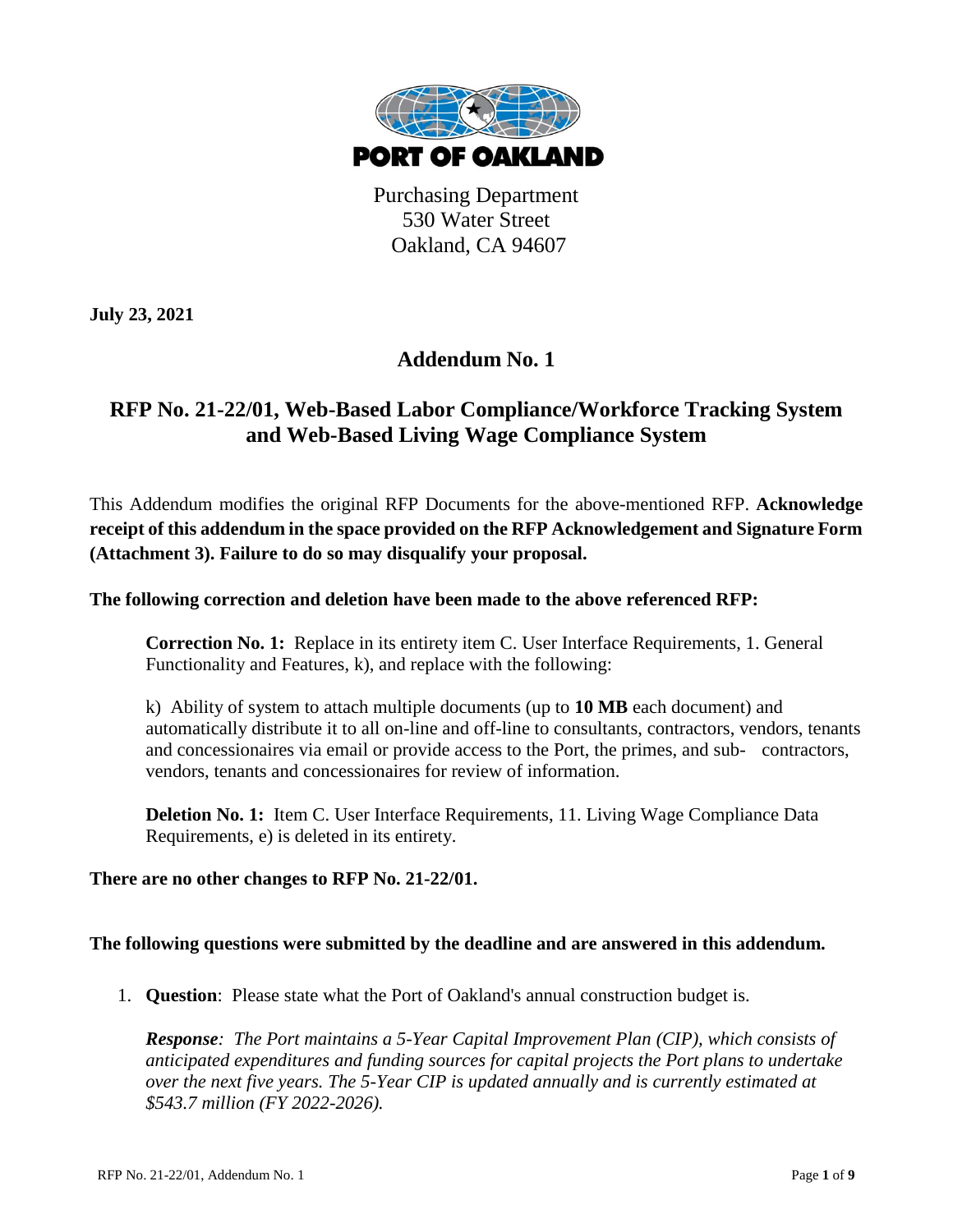2. **Question:** II. Scope of Services, 1st paragraph. Please define "automated entry" for CPRs.

*Response: An automated system to allow users to enter CPRs, data, submit and print reports, etc. vs. hard copy report submissions.*

3. **Question:** A. General Services, 2nd paragraph. Is the Port willing to request a raw database export of all data from ESI?

*Response: Yes, new vendor can request the database export in the format they desire from current vendor. New vendor needs to design and produce the data specification and current vendor will produce the data based on the specification new vendor provides. New vendor system needs to accommodate any importing data.*

4. **Question:** A. General Services, 2nd paragraph. Will the Port need to start utilizing the chosen solution before a data migration is completed with ESI?

*Response: No*

5. **Question:** B. General System & Contractor Requirements, item No. 2. Please list what other designated internet sites software must integrate with.

*Response: The software must integrate with the Department of Industrial Relations (DIR) public works certified payroll requirements. Also, must be able to upload information from contractor's payroll software.*

6. **Question:** B. General System & Contractor Requirements, item No. 6. Please define what is meant by "self-register'.

*Response: To gain access to the system, all users i.e. contractors including all sub tiers, vendors, concessionaires, tenants, and consultants must have the ability to register in the system.*

7. **Question:** C. User Interface Requirements, 1. General Functionality and Features, j) Is this requirement to provide functionality for the Port to have defined fields to enter information for the examples listed (NAICS and NIGP codes) but also to be able to dynamically add other categories at will? Is there an expectation that these can be made required/non-required fields at the Port's discretion?

*Response: Yes. We would like the ability to dynamically add categories at will and to make these required/non-required fields at the Port's discretion.* 

8. **Question:** C. User Interface Requirements, 1. General Functionality and Features, k) Does the attached document size really need to be 100MB each or is that a typo?

RFP No. 21-22/01, Addendum No. 1 Page **2** of **9** *Response: No, it is a typo. Please see Correction No. 1, above.*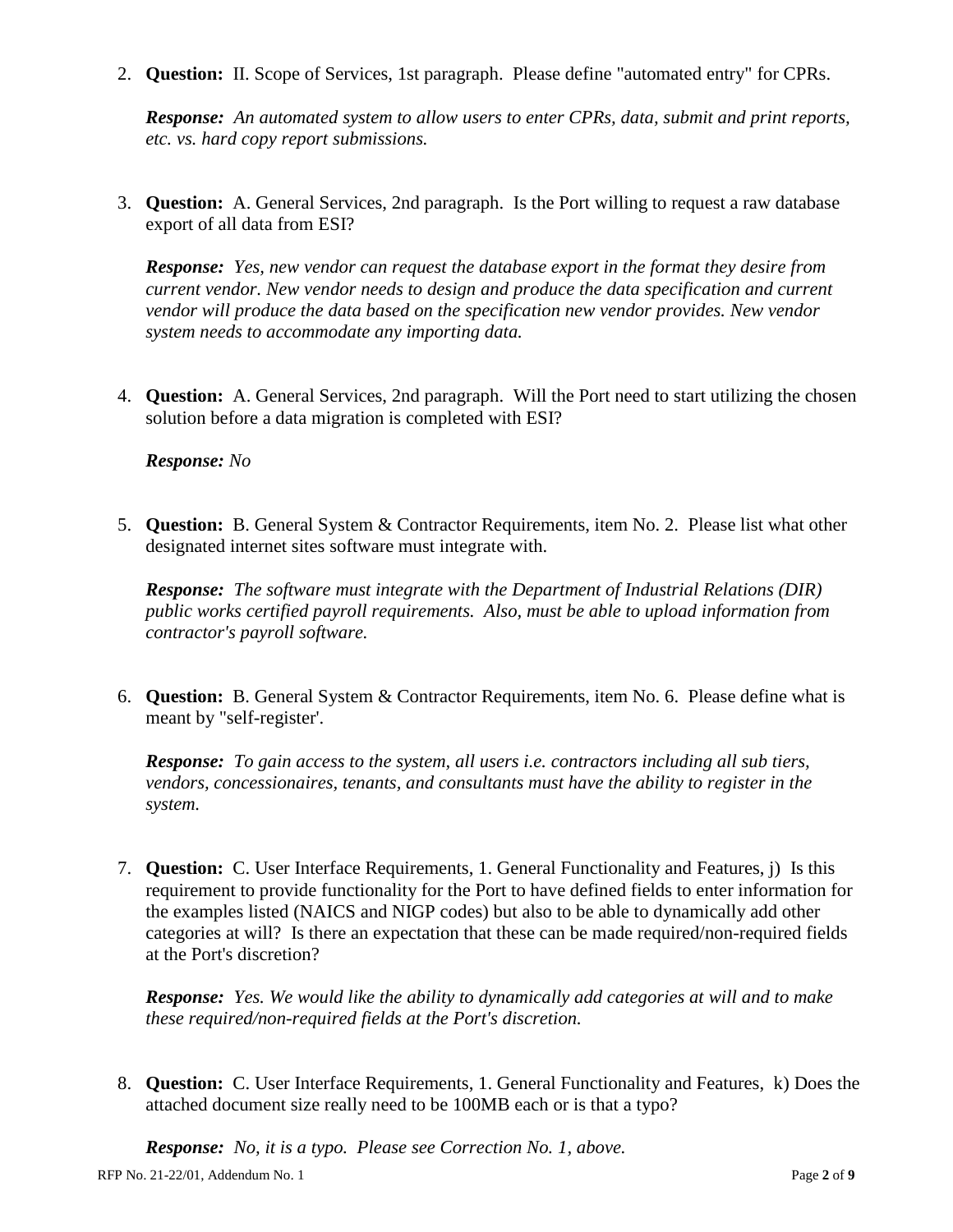9. **Question:** C. User Interface Requirements, 1. General Functionality and Features, l), (regarding report lists on pages 21-22). Please provide samples of all reports, especially the following need additional clarification: Payroll Summary, Labor Cost, Top Contractors Program Summary, Performance Summary, Project Cumulative Summary, Program Summary, CPR Status, Registered Firms, Management and Workflow for Agency, Rejected or Non-Compliance CPR, Health benefits, Living Wage Quarterly Report, Displacement Employee Report, Labor Pool Report, Public Records Request (for CPRs?)

*Response: Following the award of a contract, samples of all reports will be provided upon request.*

10. **Question:** C. User Interface Requirements, 1. General Functionality and Features, ), Please define "software updates" in this context. We would like to confirm that the intent is truly reference typical industry software updates and not additionally developed features.

*Response: Yes, any enhancements made to the system as "software updates" will be included, implemented, and provided to the Port at no additional cost to the Port. Also, any updates to the underlying operating system and network are covered.*

11. **Question:** C. User Interface Requirements, 2. Security, b) We require clarification on what is meant by "…validation function for username and password setup for the system."

*Response: The system is required to validate the username and password for security.* 

12. **Question:** C. User Interface Requirements, 4. Tracking, b). Is this reporting requirement something that needs to be accessible for the Port to run at will or can this report be provided to the Port at scheduled intervals?

*Response: Both, at will and at scheduled intervals.* 

13. **Question:** C. User Interface Requirements, 4. Tracking, d). Other than the ability to assign commodity codes to specific contractors/vendors, how else are these codes expected to be used and tracked in the system?

*Response: The expected functionality is the ability to assign commodity codes to specific contractors, vendors, and concessionaires.* 

14. **Question:** C. User Interface Requirements, 5. Interface Features, a), (i). Please explain what is meant by "successful transmission of data" and what the expected notification results in. Is this requiring the capability to upload data to create a new account for a contractor, consultant, etc.? What file type is used to upload this information (xls, PDF, etc.)?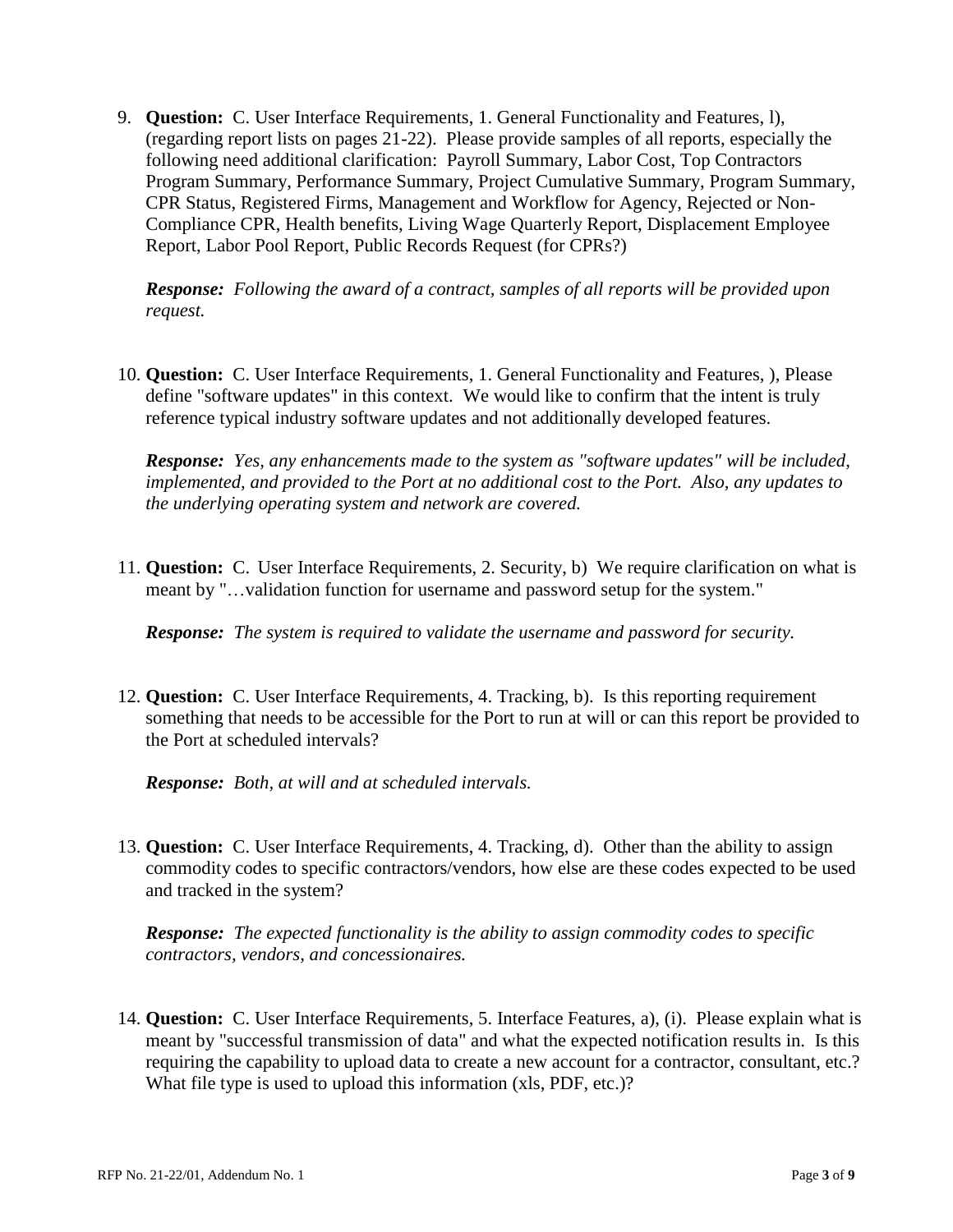*Response: Notification that the contract has been added to the system. Notification when the CPR/living wage reports have been rejected/accepted. Notice when the CPR/living wage reports are late. Notification is sent via email. Allow download of xlsx, docx and pdf.* 

15. **Question:** C. User Interface Requirements, 5. Interface Features, b). What are the specific data elements expected to be included in the printable report?

*Response: Data that is included in the system. Refer to page 6 through page 11 of RFP.* 

16. **Question:** C. User Interface Requirements, 5. Interface Features, c) (iii). Please further explain what is meant by "other interface requirement to implement/improve the information."

*Response: This refers to any other interfaces as needed to implement this requirement.*

17. **Question:** C. User Interface Requirements, 5. Interface Features, d) What is the expectation for data integration of contractor and contract information? Is data to be uploaded via Excel documents into the system to create or update contractor/vendor accounts and new contracts?

*Response: No. The Port will manually add contracts and contractors to the "System".*

18. **Question:** C. User Interface Requirements, 6. Additional System Requirements, i). How is the UAT conducted and at what stage--during the procurement or implementation process? Are the testing and acceptance criteria available for review?

*Response: Testing and acceptance happen right before the system goes live. Criteria will be based upon the specifications as outlined in this RFP at a minimum.*

19. **Question:** C. User Interface Requirements, 6. Additional System Requirements, iii. Is "Software upgrades, developer maintenance and additional system configuration--shall be inclusive of post system implementation costs by the system developer." meaning any standard technical upgrades and maintenance of a SaaS solution determined necessary by the software company, or is this also to include any custom upgrades requested by the Port at any time in the future?

*Response: This includes standard technical upgrades and maintenance but does not include future custom upgrades requested by the Port.* 

20. **Question:** C. User Interface Requirements, 7. General Data Collection Requirements, h). Please explain what a "core worker" is in relation.

*Response: Refer to Article 7 of the MAPLA. The MAPLA Core Employee provisions apply only to non-signatory contractors (i.e., contractors who are not a party to a current Master Labor Agreement applicable to the work of the contract). A non-signatory contractor may use up to five (5) of its own "core" employees, provided that the first worker hired comes from the applicable union. The second worker will be a core, the third worker from the union, fourth*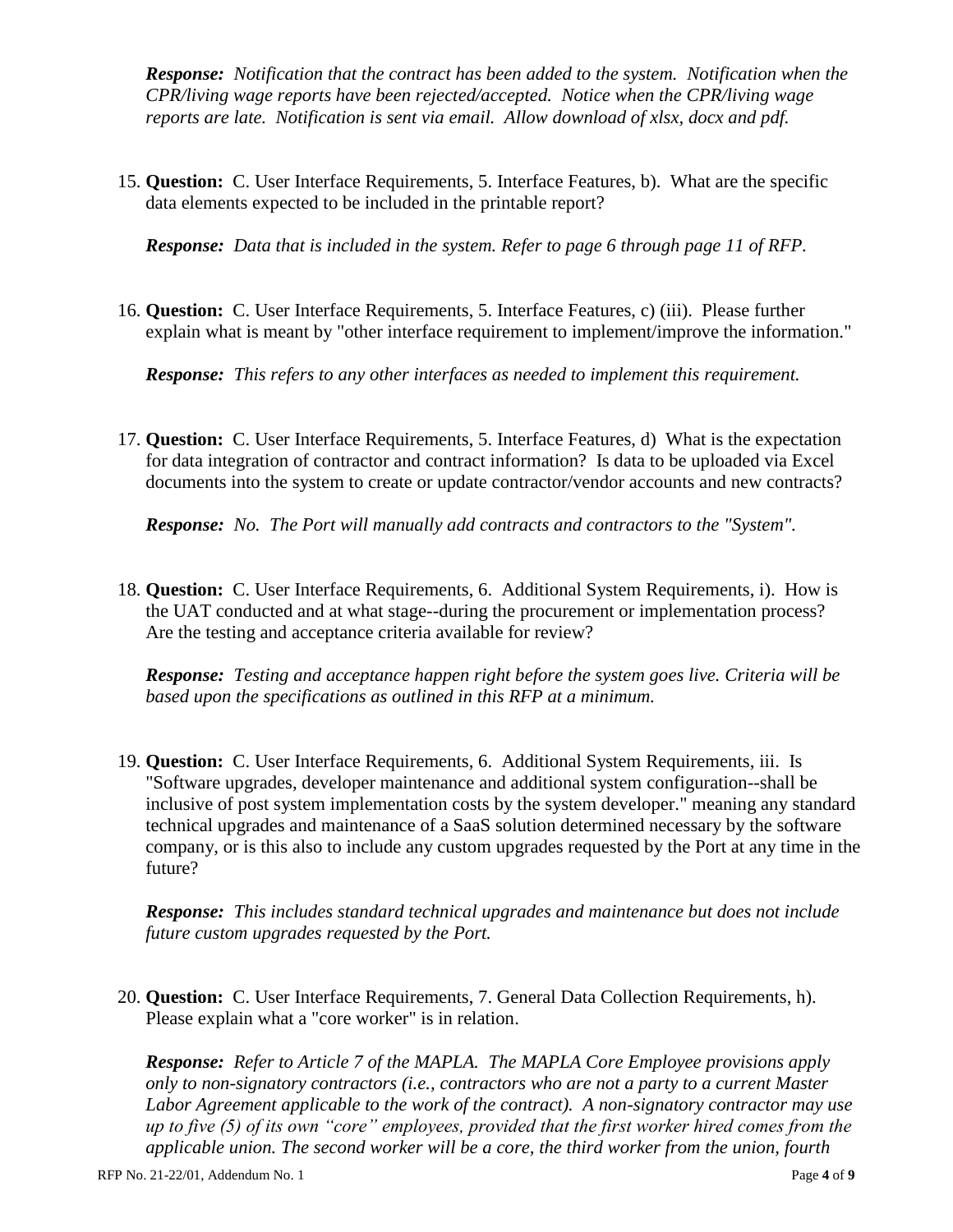*worker will be a core worker, and so forth. Lay-offs will be in the reverse order. All core employees are required to pay union initiation fees and representation fees. Non-signatory contractors should note that they are required to make payment on behalf of core employees into the established labor-management vacation, pension or other forms of deferred compensation plans, apprenticeship, and health benefit funds for each hour worked.*

21. **Question:** C. User Interface Requirements, 9. Labor Compliance Data Collection Requirements, w). Please define "proof of payment"

*Response: Capability to upload proof of payment to the worker i.e. employee pay stub.*

22. **Question**: C. User Interface Requirements, 11. Living Wage Compliance Data Requirements, e). Please explain "ownership of company" breakdown expectations.

*Response: Please see Deletion No. 1, above.*

23. **Question:** C. User Interface Requirements, 14. Living Wage Compliance Monitoring System, e). Does "report" mean certified payroll report in this section?

*Response: No. Employers are required to submit quarterly employee payroll reports and information to demonstrate compliance with Living Wage Laws.* 

24. **Question:** C. User Interface Requirements, 15. Ad Hoc Reports, e). Please define "displaced employee".

*Response: A displaced employee is an airport badged employee who has been laid off because a concession operator has closed its business at the airport. The concession operator would be required to provide a list of all laid off employees due to this departure.* 

25. **Question:** C. User Interface Requirements, 15. Ad Hoc Reports, g). Please define "Labor pool".

*Response: Concession operators are required to offer employment to qualified displaced badged concession employees by seniority and by job classification. This information must be maintained and monitored in a preferential reinstatement list that appropriately tracks and pools for the purpose of offering employment.*

26. **Question:** C. User Interface Requirements, 15. Ad Hoc Reports, i). In relation to the statement "staff to have access to make additional redactions and/or changes" - is the intent for "staff" to be able to redact items other than certified payroll reports (CPRs)? If yes, please provide a list of items.

*Response: Yes. Please refer to the listed items on page 21 and 22 of RFP.*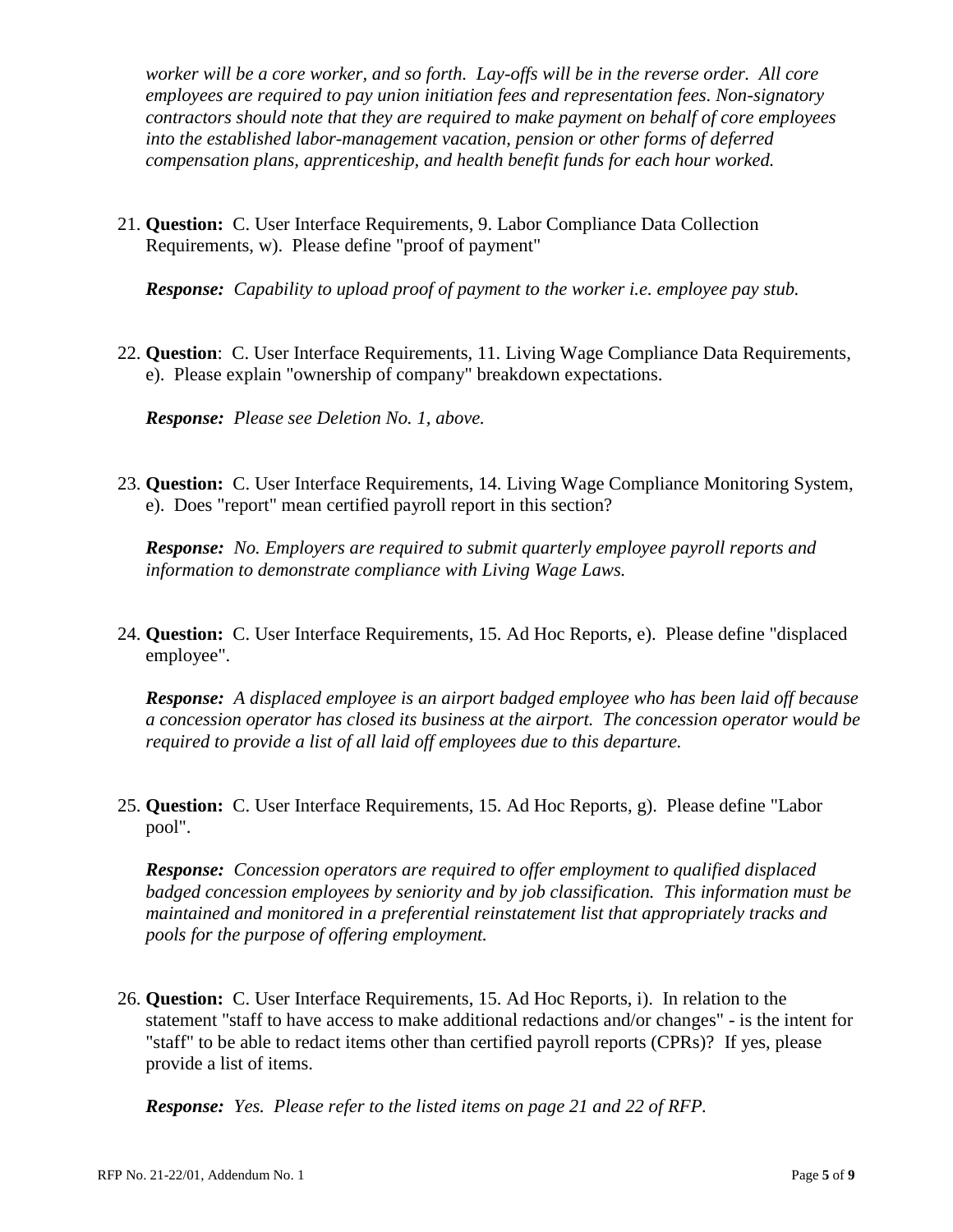27. **Question:** IV. Submission Requirements, Submittal Format. Is it acceptable to attach required resumes in an Appendix?

*Response: Yes, resumes, templates, and other visual materials can be attached as Appendices and will NOT count toward the 25-page limit.*

28. **Question:** IV. Submission Requirements, 2 and 3. Do the referenced projects in No. 2 and No. 3 need to be different?

*Response: No, the projects do not have to be different. It is recommended to provide the size and scope of each project and a brief description of the projects. For the Client References section, we are looking for current clients.* 

29. **Question:** IV. Submission Requirements, 4. Response Time and Plan and Approach, d) In relation to "data" and "uploaded documents/PDF attachments", please describe or identify volume/size of data and documents.

*Response: The total data size is about 2 GB.* 

30. **Question:** IV. Submission Requirements, 4. Response Time and Plan and Approach, h)i. Please define expectation of "mobile based interface" - does this mean that there is an expectation of utilizing the entire compliance solution suite via a mobile device?

*Response: In addition to the Web-Based on-line system, it is suggested the system should also include a mobile optimized website where data can be entered. Refer to Section C.1.c.*

31. **Question:** A. Evaluation Weights. Does this policy mean that any company not local to the City of Oakland automatically gets docked 15%?

*Response: No, the Port allots preference points for the percentage of work being performed by consultants located in either the Local Business Area (Alameda and Contra Costa County) or the Local Impact Area (Oakland, Alameda, Emeryville and San Leandro), and for community involvement for a maximum total of 15 points.*

32. **Question:** Report Names. Please provide examples or screenshots of required reports.

*Response: Following the award of a contract, samples of all reports will be provided upon request.*

33. **Question:** Report Names, Advanced Reports. Please define what is meant by "Labor Cost".

*Response: Prevailing wages.*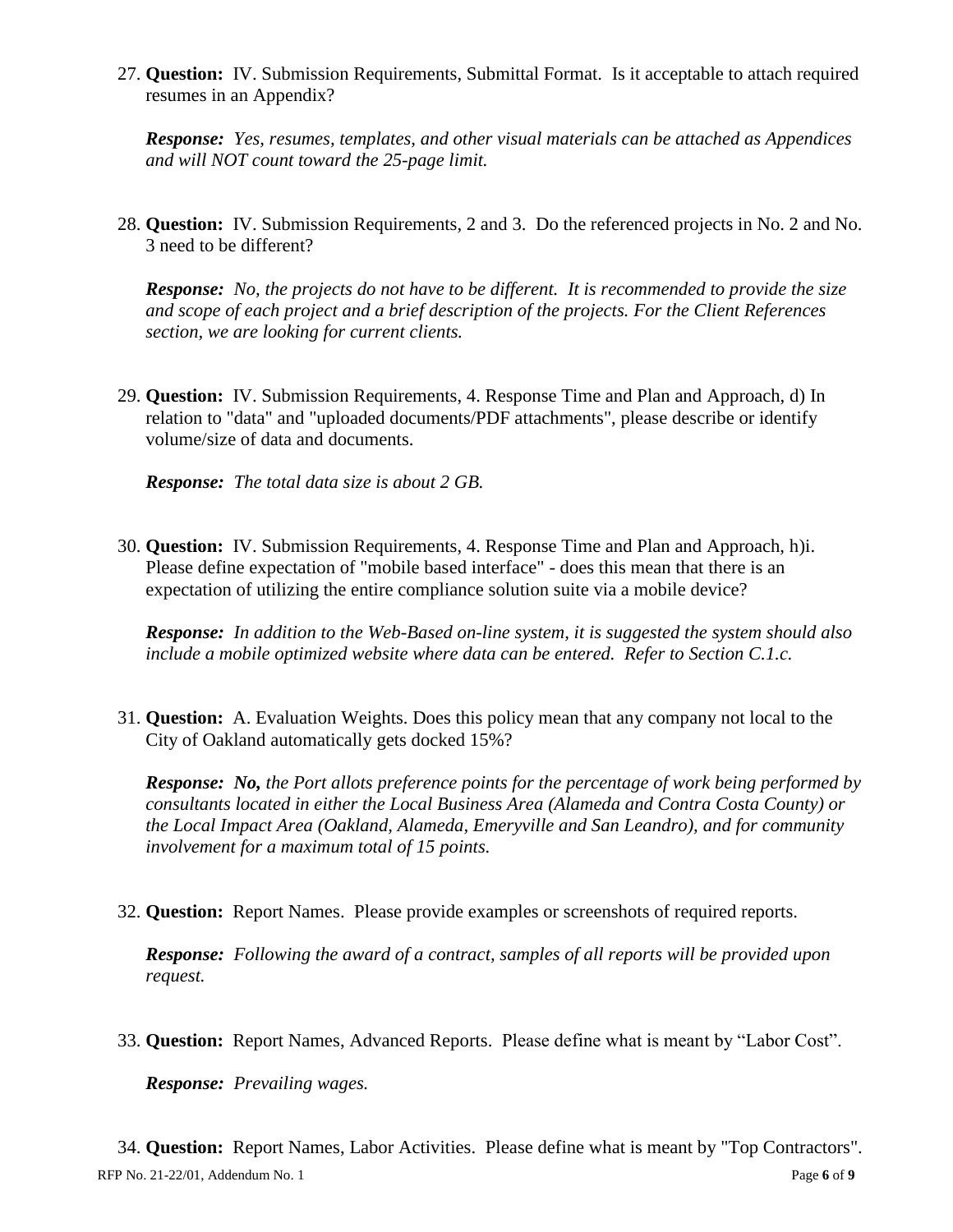*Response: Top Contractors are the contractors that have worked the most hours on any given project.*

35. **Question:** Report Names, Overall Review. Please define what is meant by "Program Summary".

*Response: The program summary includes the following data: MAPLA, NDSLBUB, off-site credit, journey vs. apprentice, LBA, LIA, disadvantaged worker trade and hours worked.*

36. **Question:** Report Names, Overall Review. Please confirm if a "Registered Firms" is the same as "Contractors".

*Response: Registered Firms are all users i.e. construction prime contractors including all sub tiers, vendors, concessionaires, tenants and consultants.*

37. **Question:** What is the anticipated annual construction volume for each of the next eight years (to cover for the initial 5-year term and the three 1-year extension options)?

*Response: Please see response to Question 1, above.*

38. **Question:** The proposal states: "Responses may not be longer than 25 pages (double sided), printed on  $8\frac{1}{2}$ " x 11" paper and formatted in no smaller than 10-point font, inclusive of graphics, pictures, photographs, and cover letter, etc., (excluded from the page count are Cost Proposal, resumes, sample reports, screens, training materials, required forms, dividers, letters of recommendation)." I understand that the core proposal needs to be double-sided when printing; but do the cover, dividers, sample reports, training materials, required forms, etc. need to be double-sided when printed as well?

*Response:**Preferred but not required and when possible (i.e., maybe not for the dividers).*

39. **Question:** 1. Does the scope of the requirements for the project include tracking, management and reporting related to NDSLBUP, DBE and ACDBE programs (i.e. contract compliance requirements for such programs)? 2. If the answer to question 1 is yes, how is this currently being managed, tracked and reported – and what system(s) are currently being utilized to do so? 3. If the answer to question 1 is yes, is there an intended migration of data from the legacy system to the new selected system – and what is the scope and extent of that data migration?

*Response***:** *The legacy system does not provide tracking of the NDSLBUP, DBE and ACDBE programs. NDSLBUP is hosted by another vendor, DBE and ACDBE programs are not tracked by any system.*

40. **Question:** For the transition of the (ESI) system, what is the type and format of the data to be imported to the new system?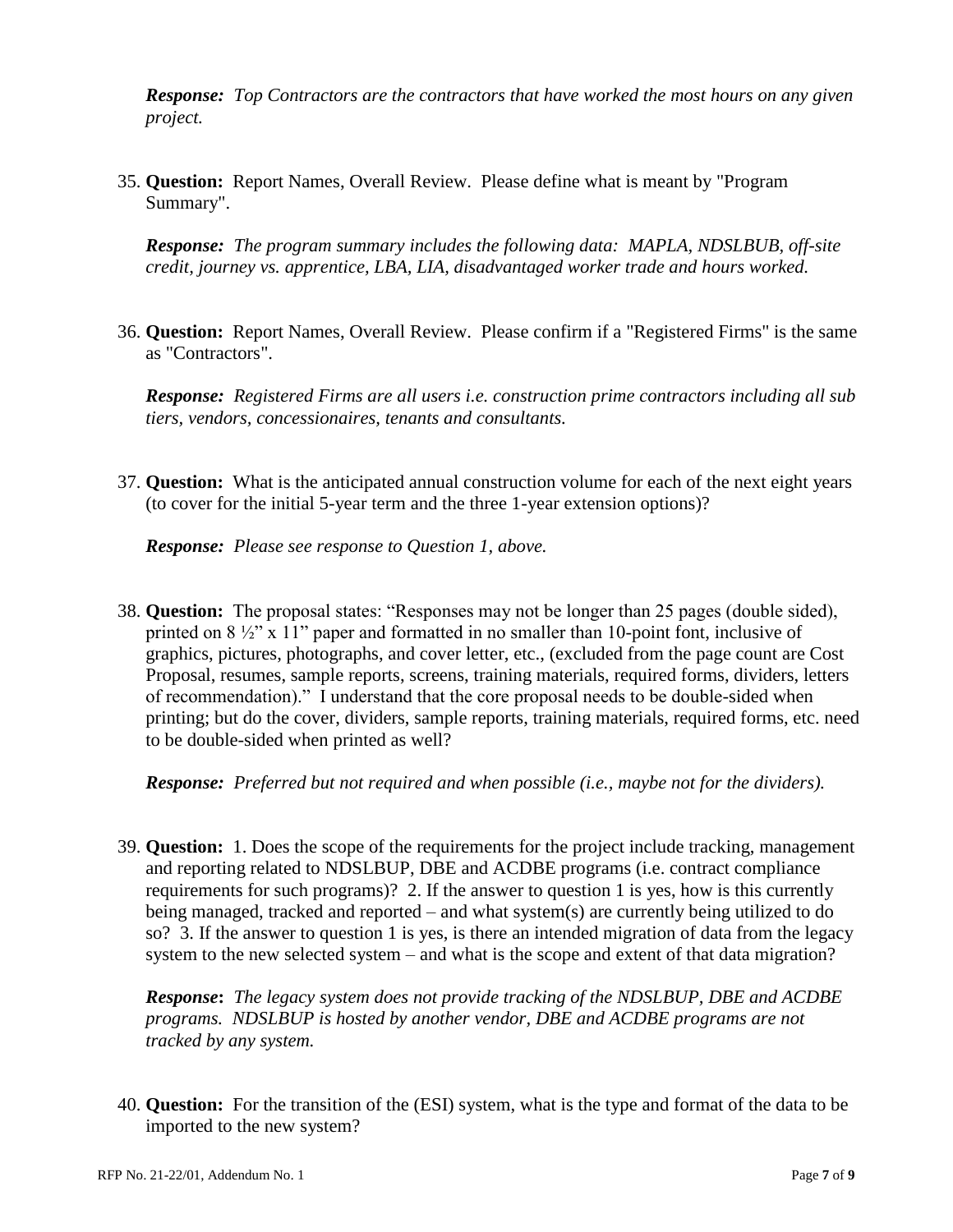*Response: Current vendor can provide data in csv format. However, new vendor can request the database export in the format they desire from current vendor.* 

41. **Question:** What internal systems will the new system have data interface?

*Response: No internal system.* 

42. **Question:** What external systems will receive data from the new system?

*Response: California Department of Industrial Relations (DIR)*

- 43. **Question:** Please share the Port of Oakland average annual volumes for the following:
	- No. of vendors registration. *Response: Approximately 50 with anticipation of 25% - 30% increase in the next five years.*
	- No. of prime and subcontractors *Response: 381*
	- No. of certified SLBEs *Response: The Port currently has 238 Small Business Enterprises (SBE) and Very Small Business Enterprises (VSBE) certified companies.*
	- No. of concessionaires and sub concessionaires *Response: Approximately 50 with anticipation of 25% - 30% increase in the next five years.*
	- No. of Contracts with SLBE requirements *Response: None, at this time.*
	- No. of Contracts with Living Wage requirements *Response: Approximately 50 with anticipation of 25% - 30% increase in the next five years.*
	- No. of Contracts with Prevailing Wage Requirements *Response: 23*
	- Annual Budget of Contracts with Prevailing Wage Requirements *Response: See response to Question 1 above.*
	- If importing employee profile data, No. of employee records *Response: Approximately 57,000 employee records.*

44. **Question:** Does Port of Oakland comply with US DOT DBE program regulations for FAA?